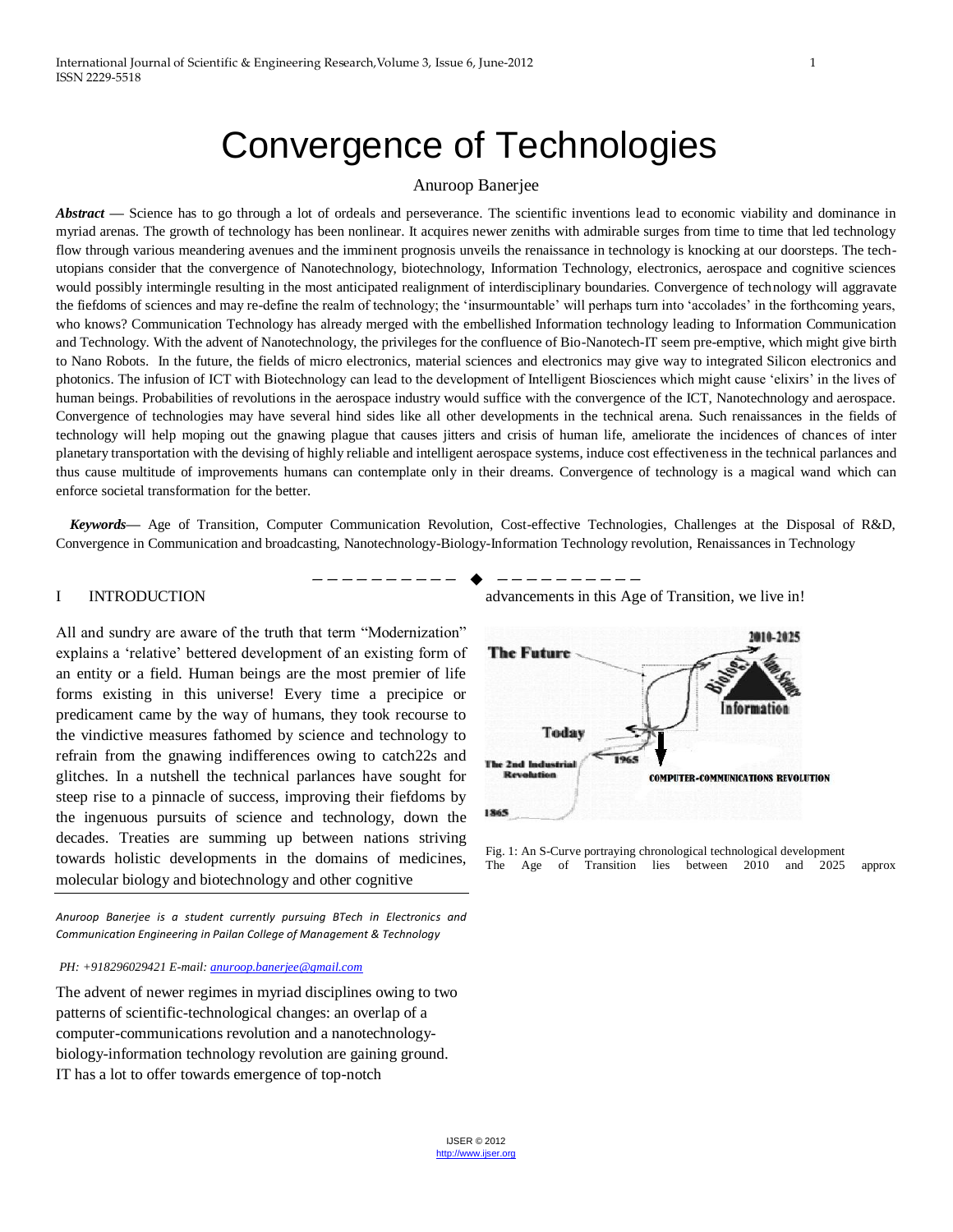

.

Fig. 2: The domains of Information Technology (IT) are over a wide gamut and interweaved.

# II INDUSTRIAL REVOLUTION POWERED BY **COMPUTERS**

The advent of computers ever since their inception has had savouring impacts on the scientific developments. The first computer to have been built, Tradic in

1955 had only 800 transistors. The Pentium II chips developed in the early  $21<sup>st</sup>$  century has 7,500,000 transistors. Within a gamut of 15 to 20 years, there will be minute chips accommodating over one trillion transistors. The electronic industry, presently operating primarily in the micron scale is entitled to advance forward into inception of Nano scales, in the near future. However those scales of change when graphed portray enormous implications. With accordance to the present scenario, we are merely one-fifth of the way into procuring a huge computer revolution.

Communications capabilities will see a big leap forward and will impose a better impact than that of computing power, in today's context. Most of the homes today get ready access to Internet @ 28K to 56K bits per seconds. Considering the inept giant strides to success forward, within a few years, a host of newfound combination of technologies will be dominant for compressing information with larger capacities (especially fibre optics and cables) and entirely newer approaches (such as incorporation of satellite direct broadcast for the Internet) may ameliorate or push forth the household accesses up to at least six million bits per second or believed to be up to the benchmark of 110 million bits required for uncompressed motion pictures. An amazing range of opportunities will thus open up, with the oodles of development in high definition televisions and virtual systems. The use of cell phones for day to day activities has seen a rapid development. As a result of which, cells are being used as an universal utility device such as voice, credit cards, internet and television applications using a sole portable hand-held phone.

The communications-computer revolution and the earlier Industrial Revolutions are in fact both examples of the phenomenal concept of an "S"-curve. The S-curve depicts the evolution of technology down the ages. Science and technology begins to accelerate slowly in its salad days, and then as knowledge and experience accumulates, they grow much more rapidly.

Finally, once the field has matured the rate of change levels off. The resulting pattern looks more like an 'S'. An overall S-curve is made up of thousands of smaller integral iota of small parts of the S-curves of technological growth. Thus the stepping stones to successes in any field will be borne by the branch of Information Technology which is in high demand, worldwide.

# III CHARACTERISTICS OF THE AGE OF TRANSITION

The inkling about the incumbent changes was revealed by Boulding, thirty six years ago. Since then the markets have risen to the zenith through various ups and downs. The present scenario worldwide revolves around the synergies of technical congresses of various domains to elucidate the paths towards developing a future on the premises of the convergent technologies. This will create not only a host of new job opportunities but also pave the paths for rampant development in the future. Let's have a brief knowledge of the characteristic pros and cons of this period:

- *Costs Will Decrease*: there will be substantial reduction in costs primarily because keeping the machines/robots will ask for lesser expenditure, down the years for a company compared to keeping human staffs!
- *Systems Will Be Customer Centred:* Systems will provide sublime services.
- *Convenience Will Be Highly Regarded 24X* 7: There will be a higher incidence of e-customers as a result.
- *Middle Men Will Disappear*: The middle men will cease  $\bullet$ to exist from the realm of businesses gradually as ecommerce gets most popular worldwide.
- *Changes from Anywhere Imminent:* The potentials of a man should never be underestimated. The idea, if relevant should be catered to, rather than eyeing the pedigree of the individual who has proposed steps for certain makeovers.
- *Venture Capitalists and Entrepreneurs Will Focus on Opportunities and Successes: "*Starting small but dreaming big" should be the buzzword capitalists should reckon with.
- *Real Breakthroughs and Technological Paradigms Will Create New Products and Newer Expectations Quickly*
- *Partnering will be Essential:* The domains of the fields, post-convergence will be so vast that partnership in business will be a key to prosperity.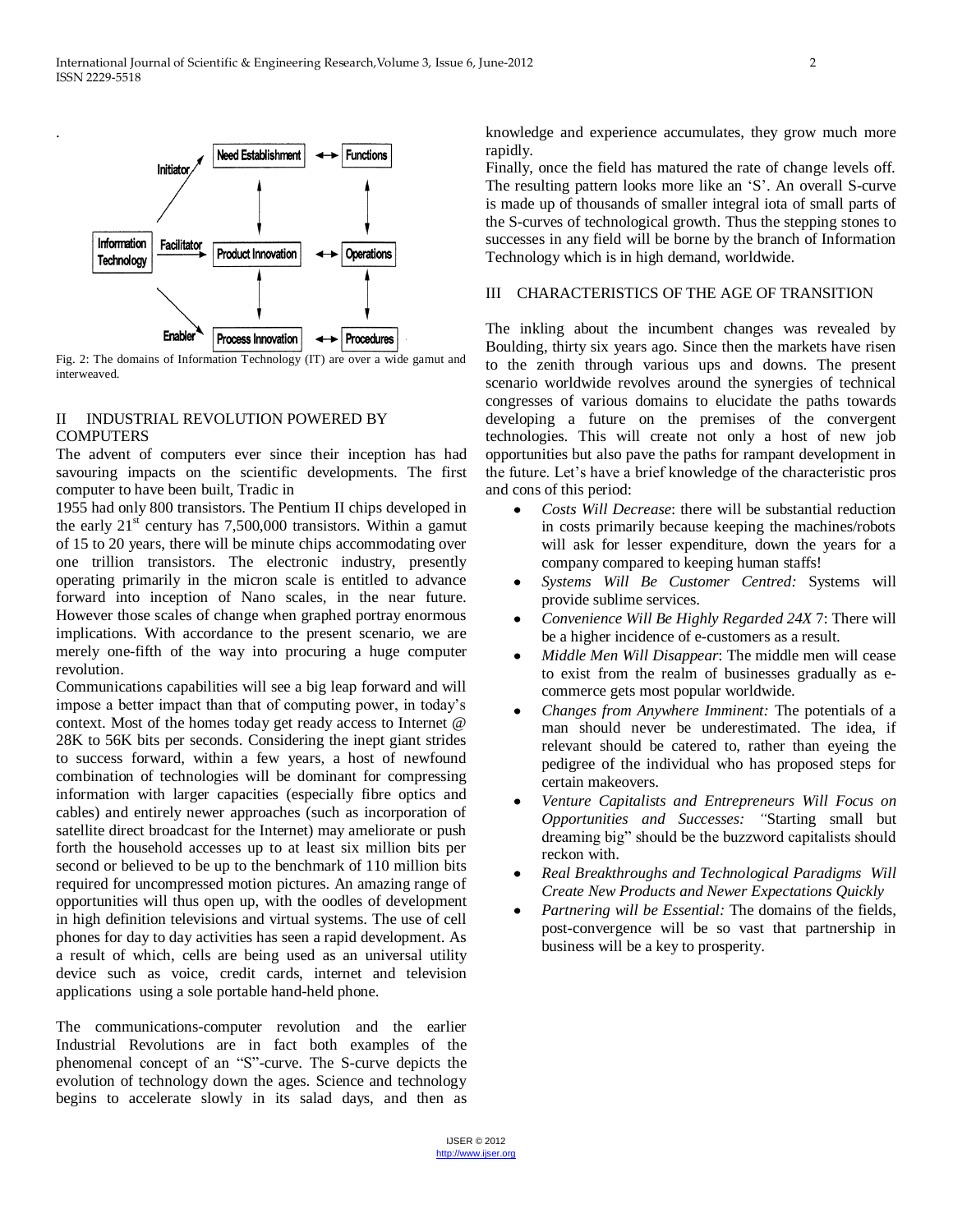# IV TRENDS IN THE CONVERGENCE OF COGNITIVE SCIENCES AND ICT

## *Foremost Convergence Successful Years Ago:*

Just like Information Technology, Communications too has a wide fiefdom. Both of these two fields had to go hand-in-hand. The researchers thought the smart way round to merge these two disciplines and coined it Information & Communication Technology or dubbed ICT.

Cognitive sciences are the study of the cognitive processes involved in thinking pertaining to the brain. The brain is seen as the material substrate for thought. The 'hardware' of the brain  $$ the neurons – lead to the development of the cognitive processes such as feelings, observing, memorising, diverting attention, coming into action, exerting control, learning, affective capacities just akin to the 'software'. The brain grows as we age, and this 'intertwined growth' of the brain is termed as the plasticity of the brain. The new insights in brain research (based on a direct study of brain activity – the cognitive neurosciences) are analogous to ‗Connectionism' in the computer sciences. This enables 'learning' computer systems to be made. Connectionism assumes a network of processors (in the brain: the neurons) which can generate output signals (in the brain: the firing of the neurons) based on the input of other processors. The brain has intricate networks and taking special care of its delicate organisation was catered to over the past decade or so. Incidentally there was an obvious convergence of the Cognitive Sciences with ICT. The domains in which the convergence began to be implemented were:

- *A. Cognitive Systems Model*: Robots form a class of cognitive systems used for high profile researches. They are impeccable in their work and has highly efficient. The Japanese robotic research showed real mettle and prolific imagination of the Japanese researchers. The Japanese society is aging fast (twice the rate of Europe) and Japan expects to be able to use robots to care for older people; simple robots for cleaning activities – such as hovering – already exist. The more complex forms of care also require robots capable of offering affection and able to communicate with their surroundings. Japan has been heavily investing in a research programme with the title "Humanoid and Human Friendly Robotics Systems" This has led to a humanoid robot (a robot with a human appearance) that is 160 cm tall, weighs 90 kg which can move at a speed of two kilometres per hour (also over uneven surfaces).
- *B. Image Processing:* Image processing techniques are one of the most fascinating aspects of the convergence between cognitive sciences and ICT. Advanced "functional Magnetic Resonance Imaging" (fMRI) provides a highly advanced and detailed sketch of the brain. This fMRI makes use of the magnetic characteristics of water protons in brain tissue.
- *C. Pattern Recognition*: The aspects of recognition and classification of structures led to the inception of various pattern-recognition technologies. This applies to the recognition and information processing of language and

speech. A multitude of mathematical modelling techniques form the basis of pattern recognition. Trends within pattern recognition mainly concern refining the available mathematical instruments & algorithms and the application of these instruments in everyday life such as speech and face recognition and image recognition techniques such as those used for fMRI (functional Magnetic Resonance Imaging.

D. *Human-Machine Interaction*: Implants are effective tools elucidating the prevalent scenario of humanmachine interaction. Neurosurgery is capable of inserting brain implants with considerable precision. The *Deep Brain Stimulator* (DBS) is a neuro stimulator used to control Parkinson's disease. DBS is the pacemaker for the brain. A wire no thicker than a human hair is inserted into an area of the brain that controls the movement of the human body. The wire is led back under the skull to a small device inserted under the collar bone. The device sends small electrical impulses via the wire to the selected area of the brain and overcomes the uncontrolled movements which are characteristic of Parkinson's disease—degenerative brain diseases, such as chronic pain, problems with the spinal cord, epilepsy, depressions and spastic muscles. Another instance of Human Machine interaction in vogue is "Cochlear implants which enable deaf people to hear".



#### Fig. 3: Diagram for Cochlear Transplant

A cochlear implant is implemented by means of a small microphone attached to the outside of the ear connected to a speech processor. The processed signals are remotely transmitted to the cochlear implant attached inside the ear. Within the ear the signals are converted by a chip into pulses which are spread over a series of 22 electrodes. The 22 electrodes are in turn connected to the auditory nerve, which transports the pulses to the brain.

*Drawback*: Sound received in this manner, comes across as a very artificial sound. Patients must learn to distinguish speech from noise. People, who have been deaf since birth, cannot learn to talk with this method.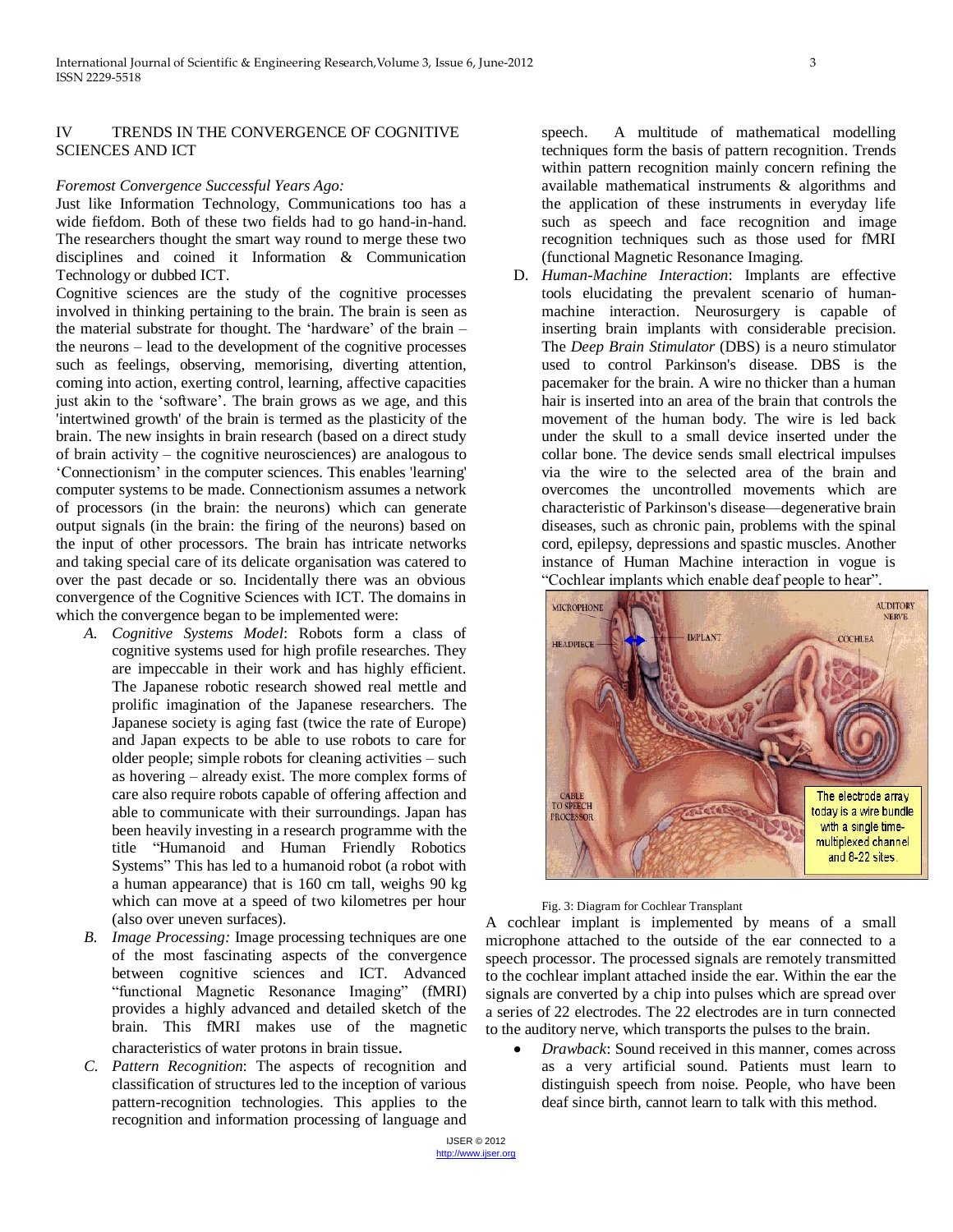*Scope for Betterment*: Research is being carried out into developing ways of improving how the electrodes connected to the auditory nerve. Better transmission techniques are also being sought for. Using the MP3 format to augment the clarity in hearing and discerning the differences between forms or sound and noise are being aimed at.

# V BIO-ELECTRONICS

Bioelectronics comprises a range of topics at the interface of biology and electronics. One aspect of bioelectronics is the application of electronics to problems in biology, medicine, and security. This includes electronics for both detection and characterization of biological materials, such as on the cellular and sub cellular level. Another aspect of bioelectronics is using biological systems in electronic applications (e.g., processing novel electronic components from DNA, nerves, or cells). Bioelectronics also focuses on physically interfacing electronic devices with biological systems (e.g., brain-machine, cellelectrode, or protein-electrode). Applications in this area include assistive technologies for individuals with brain-related disease or injury, such as paralysis, artificial retinas, and new technologies for protein structure-function measurements.

- A. *Opportunities for Bioelectronics:* Bioelectronics has had constant advances in semiconductor technology coupled with advances in surface chemistry and their application to life sciences research. Much of the work that has been done in the bioelectronics field since the 1990s has been focused on creating better biosensors by integrating bio molecules with semiconductors. For decades, semiconductor technology has advanced at an exponential rate and is described by Moore's law, which states that the number of features in a given area of substrate doubles every 18–24 months. A result of Moore's law is that the computing power and capabilities increase with each generation of device while the cost per function decreases. A plethora of arenas are opening up whereby efficient advancements in the fields of Bioelectronics is feasible, as:
	- *i. Biologically-based Sensors and Fabrication:*  Cells and their components can be used as biological transducers for measurements or as components in building novel materials or circuits. Biomolecules, in particular antibodies, can also be used as transducers, via their exquisite specificity for complementary molecules. Coupling antibodies with emerging Nano-scale technologies could result in ultrasensitive detection methods. Bio-inspired fabrication shows promise for constructing Nano scale assemblies, which could lead to significant advances in sensor design and materials technology.
	- *ii. Real-Time and Massively Parallel Molecular and Cellular Characterization for Systems*

*Biology:* The nascent field of systems biology using systems engineering approaches to analyze cellular function, is driving the development of new technology that can monitor multiple aspects of cellular behaviour over many time points. Systems biology embodies a new perspective from which to view biological systems and knowledge culled from its approaches could lead to advances in medicine and security.

*iii. Protection and Restoration of Health:*  Advances in miniaturization and power transmission, storage, and generation have allowed implantable medical devices to emerge e.g. artificial retina, Implantable "smart" drug delivery devices, based on micro-electromechanical systems (MEMS) and embedded transceivers (i.e., able to sense and respond to their environment and transmit and receive data) instead of passively delivering drugs at pre-defined intervals.

# V I TRENDS IN CONVERGENCES & ADVANCEMENTS OF BIOTECHNLOGY AND NANOTECHNOLOGY

There is no unequivocal definition of bio-nanotechnology. This is partly because the convergence is occurring in two directions. On the one hand there are developments within nanotechnology that are applied to biology, biochemistry and the related areas of medicine or pharmaceutical studies. On the other hand biotechnology brings concepts of both self assembly and real physical biological building blocks and fabrication routes to nanotechnology. Both routes lead to a broad range of subsidiary areas, all of which fall under the broad aspect called "Bio-Nano".

Areas of convergence:

a) *Nanotools***:** In the realm of life, there is a requisite need for tools to support research into the understanding of biological processes. These tools include microscopy, optical tweezers (technology related to cryo electron microscopy (for augmented 3D views), in which laser bundles are used to pick up individual molecules), imaging techniques and bionanosensors (fabricated via nanotechnology or micro technology, but DNA, proteins, enzymes, whole cells or micro-organisms serve as the detection materials.) and high-throughput micro arrays (biochips or DNA chips constituting of bio receptors(minute dots less than 5 micrometres) which when reacts with certain bio substances under investigation results in fluorescence and thus the dots emanate light). Nano materials, such as spheres of gold with a diameter of several tens of nanometres and carbon nanotubes, play an increasingly important role in biotechnology. In the present context, we see the use of Quantum dots as an alternative to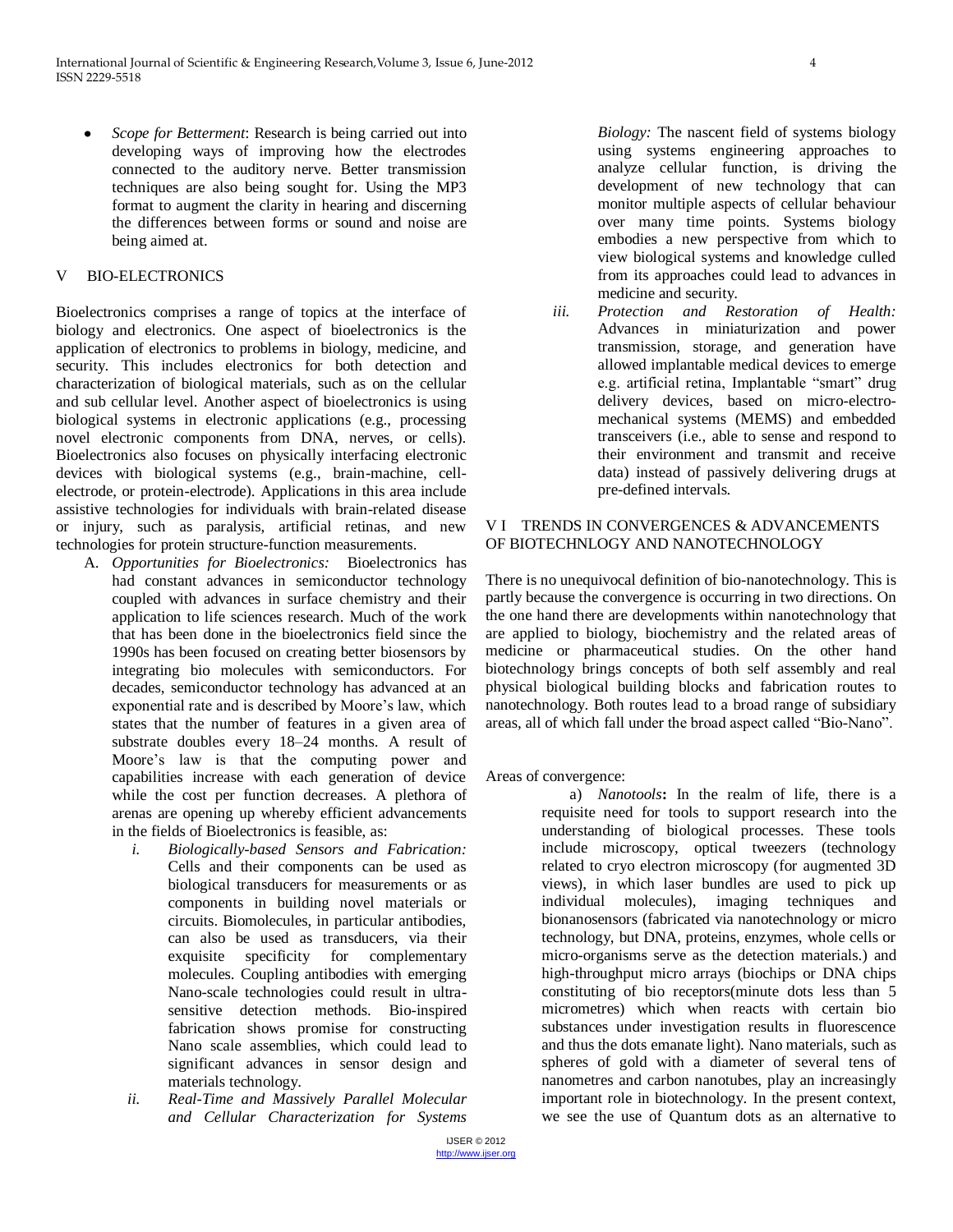fluorescent labels, which are not stable and quickly dim. The quantum dot is a typical example of 'real' nanotechnology. Different types of quantum dots are already commercially available. Recent researches are focused on improving quantum dots for biological applications.

*The far-reaching fiefdoms of Nanotechnology:*  Nanotechnology is not one specific technology, but is an agglomerate of a plenitude of disciplines. Nanotechnology is used in the areas of wireless communication, networks and efficient energy saving. The concept 'ambient intelligence' refers to an intelligent environment – house, car, office – that is continually responding to our behaviour and wishes. An example is the intelligent tracking and tracing of products such as drugs or products which can become tainted in the production chain. Ultrasensitive biosensors based on Nano electronics will be developed which can detect extremely low concentrations of cell structures, antibodies or proteins as a result of which better diagnoses and treatments will be possible. Nano biosensors will also support the functioning of intelligent implants, molecular laboratories and noninvasive health tests.

In the area of transport, Nano electronics can support the intelligent use of engines. This will lead to lower fuel use and therefore less air pollution.

In the area of antiterrorism measures and public safety, Nano electronics can be used in observation, alarm and entry control equipment (including biometry: see also biotechnology and ICT). Finally, in the future nanotechnology will make the revolutionary concept of quantum computing possible.

*Nano Photonics [2]* is another result of convergence of Nanotechnology with ICT in the area of fibre optics for communication, optical data storage and display technology. Developments in nanotechnology will further lead to improvements of these applications. Being able to create the desired photonic bandwidth is the technology with which it will be possible to realise high-speed data communication with fibre optics.

b) *Biological (supported) Fabrication:* This bio Nano area concerns the use of 'living structures' as a factory wherein Viruses or proteins are regarded as a cage or 'reactor vessel' for the manufacturing of nanoparticles. A far-reaching form of convergence is bio mineralisation in which enzymes and viruses are capable of independently producing optical, electronic and magnetic materials as well as 'bio'fabricating biological materials such as protein Nano fibres. The electronics and sensor industry is also looking for a new method to produce patterned Nano particles, as the present photolithography process will ultimately not be able to cope with the advancing scaling-down of the building blocks in electronics. Eyes are therefore turning to the biological world for a solution.

# VII CONVERGENCE OF COMMUNICATIONS AND BROADCASTING

The phenomenon of convergence of the fields of communications and broadcasting led to the perpetrating developments in the broadcasting industry. Technological innovations triggered a merger and thereby division into four categories for convergence according to Fig. 4.

### TABLE I

| DIFFERENCES BETWEEN BROADCASTING & COMMUNICATION [1] |
|------------------------------------------------------|
|------------------------------------------------------|

|                           | Communication                                                                                                                     | <b>Broadcasting</b>                                                                                            |
|---------------------------|-----------------------------------------------------------------------------------------------------------------------------------|----------------------------------------------------------------------------------------------------------------|
| Definition                | Sending, transmission<br>and/or receiving codes<br>audio or video signals<br>by wired, wireless or<br>electromagnetic<br>systems. | Transmission of<br>radio<br>communications for<br>being<br>received<br>captured and<br>directly by the public. |
| Orientation               | One to one interaction<br>personal<br>or<br>communications                                                                        | One to n, one way to many<br>or mass communications                                                            |
| Band                      | 3 KHZ (narrowband)                                                                                                                | 6 KHZ (broadband)                                                                                              |
| Major<br>usage<br>purpose | Voice, such<br><b>as</b><br>telephones                                                                                            | Video and audio signals                                                                                        |